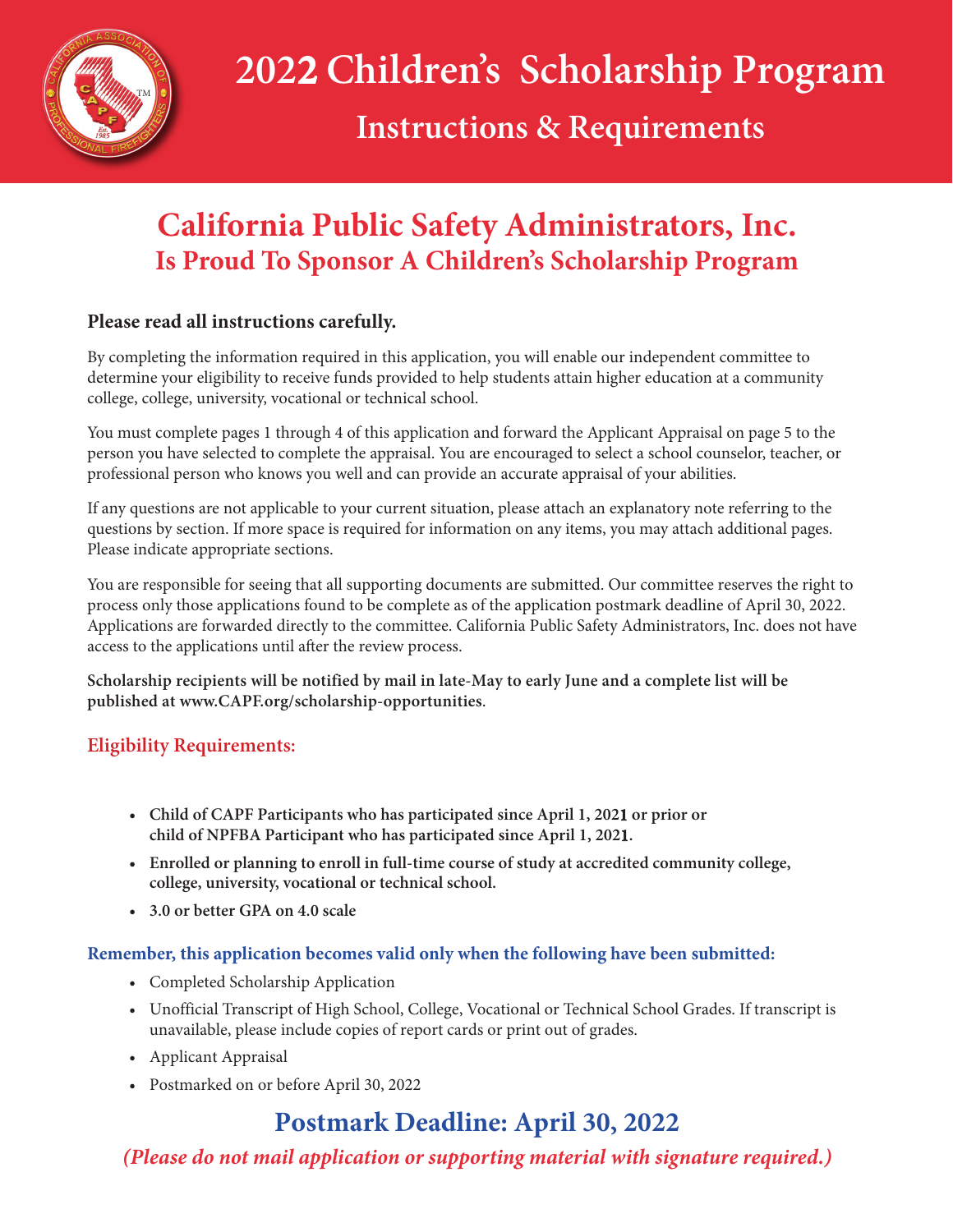# CPSA Children's Scholarship Program Application

California Public Safety Administrators (CPSA), Plan Administrators for California Association of Professional Firefighters (CAPF) and National Peace Officers and Fire Fighters Association (NPFBA), provides scholarships to children of participants in CAPF and NPFBA.

#### Type of Scholarship Applying for:

❑ High School Senior entering first year of College, University or Community College

❑ High School Senior entering first year of Vocational or Technical School

❑ Continuing College, Vocational, or Technical Student entering 2nd to 4th year of school

#### Applicant Contact Information:

|                                                                                                      | Mailing Address: (Please include an address that will be valid through August 2022.)                                                                                                             |                      |                                                                                                                                                                                                                                |      |
|------------------------------------------------------------------------------------------------------|--------------------------------------------------------------------------------------------------------------------------------------------------------------------------------------------------|----------------------|--------------------------------------------------------------------------------------------------------------------------------------------------------------------------------------------------------------------------------|------|
|                                                                                                      |                                                                                                                                                                                                  |                      |                                                                                                                                                                                                                                |      |
|                                                                                                      |                                                                                                                                                                                                  |                      | Zip Code: ___________________                                                                                                                                                                                                  |      |
|                                                                                                      |                                                                                                                                                                                                  |                      |                                                                                                                                                                                                                                |      |
| <b>Parent or Guardian Contact Information:</b><br>My Parent/Guardian participates in: Q CAPF Q NPFBA | (Please provide information on parent or guardian who participates in CAPF or NPFBA.)<br><b>Mailing Address:</b> (Please complete is different than applicant.) $\Box$ Address same as applicant |                      | Street:<br>Zip Code: Marian Marian Maria Code:                                                                                                                                                                                 |      |
|                                                                                                      |                                                                                                                                                                                                  |                      | Phone: etc. and a series of the series of the series of the series of the series of the series of the series of the series of the series of the series of the series of the series of the series of the series of the series o |      |
| <b>School Information:</b><br><b>High School Applicants:</b><br>Name of Principal:                   |                                                                                                                                                                                                  |                      |                                                                                                                                                                                                                                |      |
| <b>High School Mailing Address &amp; Phone:</b>                                                      |                                                                                                                                                                                                  |                      |                                                                                                                                                                                                                                |      |
|                                                                                                      |                                                                                                                                                                                                  |                      |                                                                                                                                                                                                                                |      |
|                                                                                                      |                                                                                                                                                                                                  | State: $\frac{1}{2}$ |                                                                                                                                                                                                                                |      |
| Phone:                                                                                               |                                                                                                                                                                                                  |                      |                                                                                                                                                                                                                                | Dono |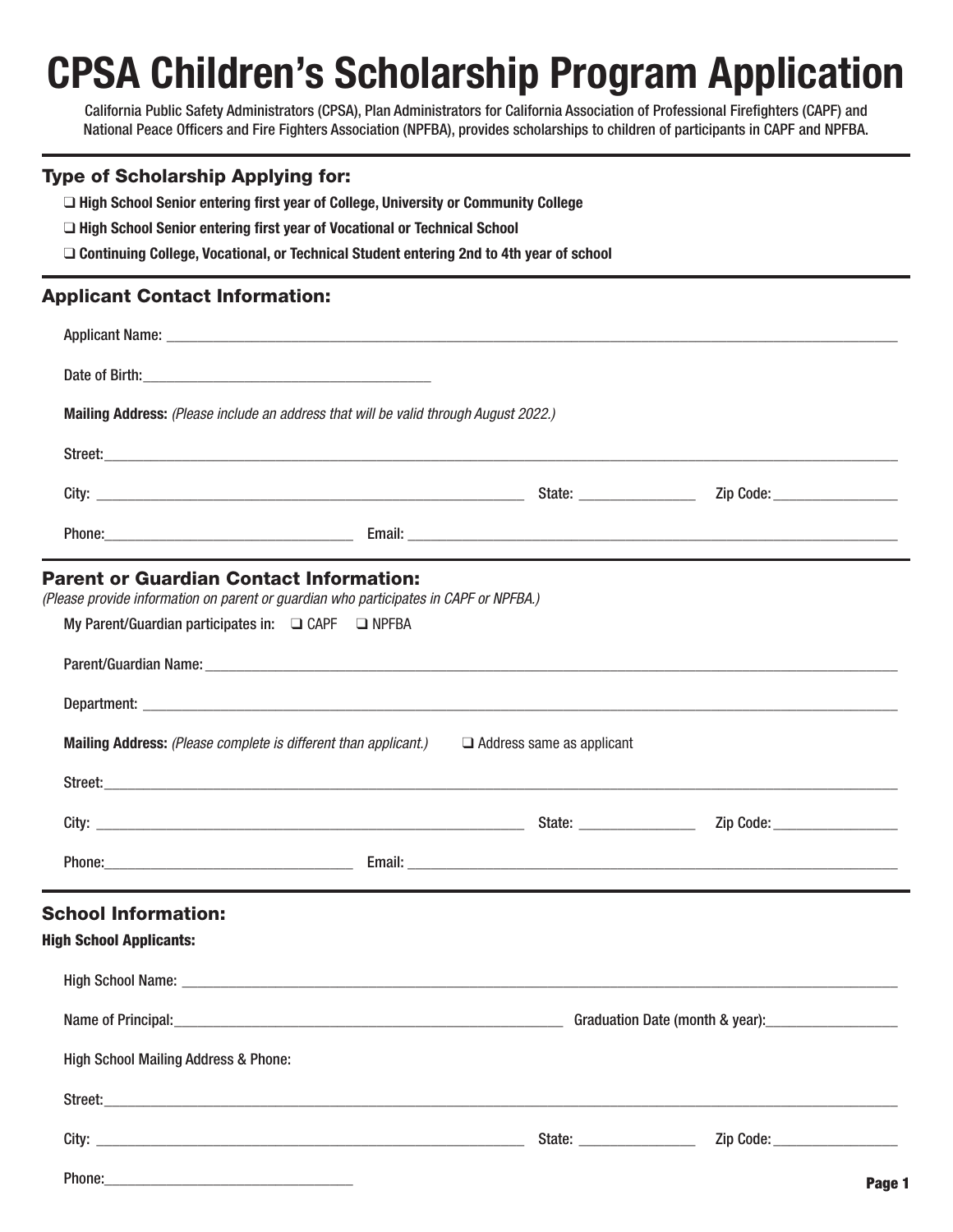# School Information Continued:

|  | <b>Continuing College, Vocational or Technical School Applicants:</b> |  |  |  |
|--|-----------------------------------------------------------------------|--|--|--|
|--|-----------------------------------------------------------------------|--|--|--|

| <b>School Mailing Address:</b>                                                   |  |  |
|----------------------------------------------------------------------------------|--|--|
|                                                                                  |  |  |
|                                                                                  |  |  |
| <b>Academic Information:</b>                                                     |  |  |
| Transcript for current school must be included for application to be considered. |  |  |
|                                                                                  |  |  |
|                                                                                  |  |  |
|                                                                                  |  |  |

#### Academic Awards:

List any academic awards you have received during the past 4 years. Please use additional paper if necessary.

| <b>Award</b> | Date(s) Received |
|--------------|------------------|
|              |                  |
|              |                  |
|              |                  |
|              |                  |

## Work Experience:

Describe your work experience during the past 4 years. Please use additional paper if necessary.

| <b>Employer</b> | <b>Position</b> | Employment Dates   Hours Per Week   Responsibilities |  |
|-----------------|-----------------|------------------------------------------------------|--|
|                 |                 |                                                      |  |
|                 |                 |                                                      |  |
|                 |                 |                                                      |  |
|                 |                 |                                                      |  |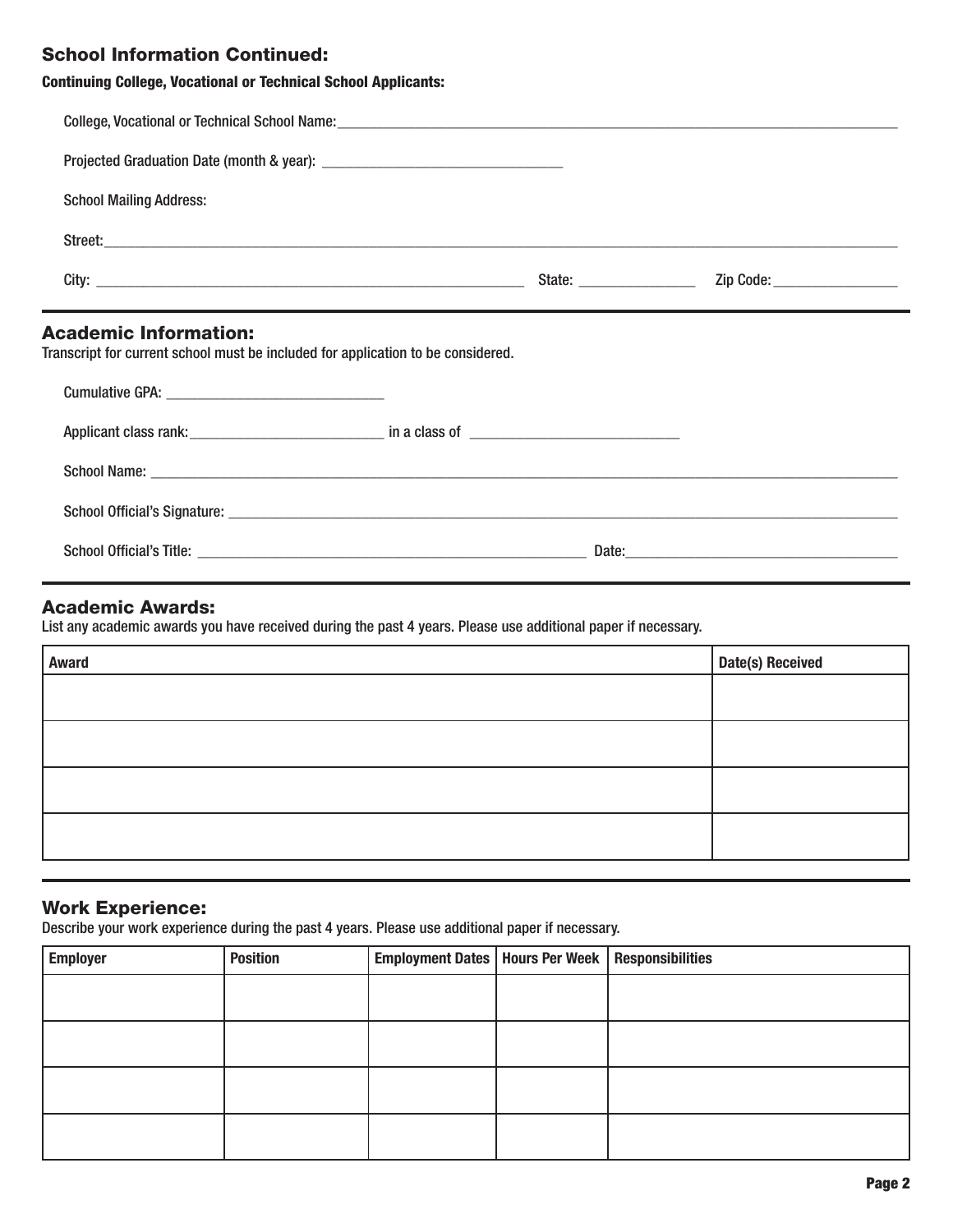## **Extracurricular Activities:**

List all extracurricular activities which you have participated in during the past 4 years (clubs, organizations, sports, volunteer work, etc.). Please use additional paper if necessary.

| <b>Activity or Organization</b> | No. of Years<br>Participation | <b>Honors, Awards and Positions Held</b> |
|---------------------------------|-------------------------------|------------------------------------------|
|                                 |                               |                                          |
|                                 |                               |                                          |
|                                 |                               |                                          |
|                                 |                               |                                          |
|                                 |                               |                                          |

Explain your future education and career goals and objectives.

Explain any family or personal circumstances you feel warrant attention.

## **Grants, Scholarships or Endowments:**

List any grants, scholarships, or endowments that you have been awarded for the coming school years.

| <b>Name of Award</b> | <b>Amount</b> | <b>Duration of Award</b> |
|----------------------|---------------|--------------------------|
|                      |               |                          |
|                      |               |                          |
|                      |               |                          |
|                      |               |                          |
|                      |               |                          |
|                      |               |                          |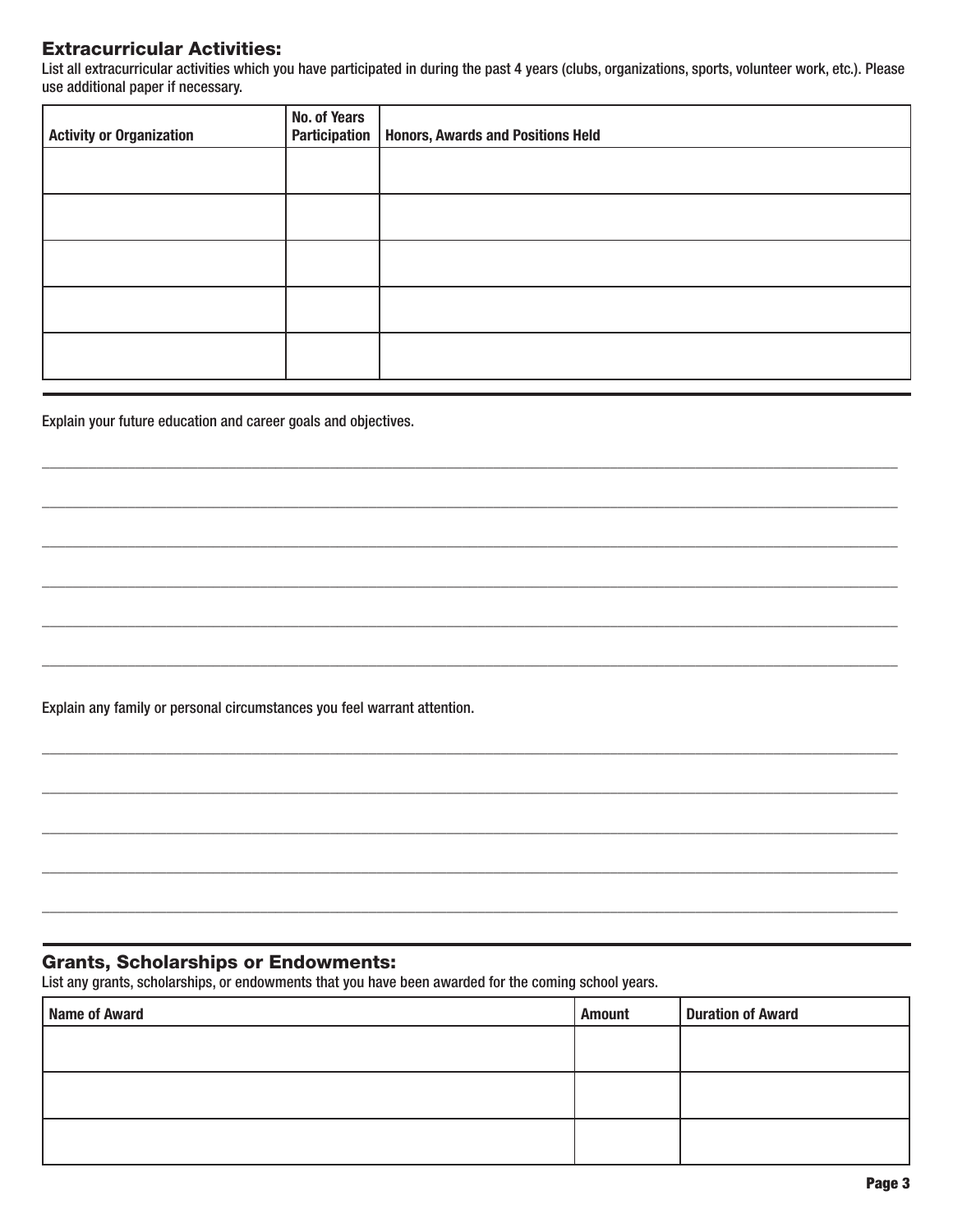❑ Association or Union Announcement ❑ CAPF or NPFBA Website

❑ Email Announcement ❑ Social Media

#### Application Checklist:

This scholarship application becomes complete and valid only when you have returned the following materials.

❑ Scholarship Application

- ❑ Applicant Appraisal
- ❑ Unofficial Transcript of High School, College, Vocational or Technical School Grades. If transcript is unavailable, please include copies of report cards or print out of grades.

❑ Postmark by April 30, 2022 *(Applications postmarked after* April 30*, 202*2 *will not be considered)*

In submitting this application, I certify that the information provided is complete and accurate to the best of my knowledge. Falsification of information may result in disqualification.

| <b>Applicant's Signature:</b> | Date |  |
|-------------------------------|------|--|
|                               |      |  |

#### Mailing Instructions:

Return completed application postmarked by April 30, 2021 to:

**CPSA** Scholarship Committee 255 Scottsville Blvd Jackson, CA 95642

Scholarship Recipients will be notified by mail in late-May to early June. A full list of recipients will be listed on the CAPF and NPFBA websites.